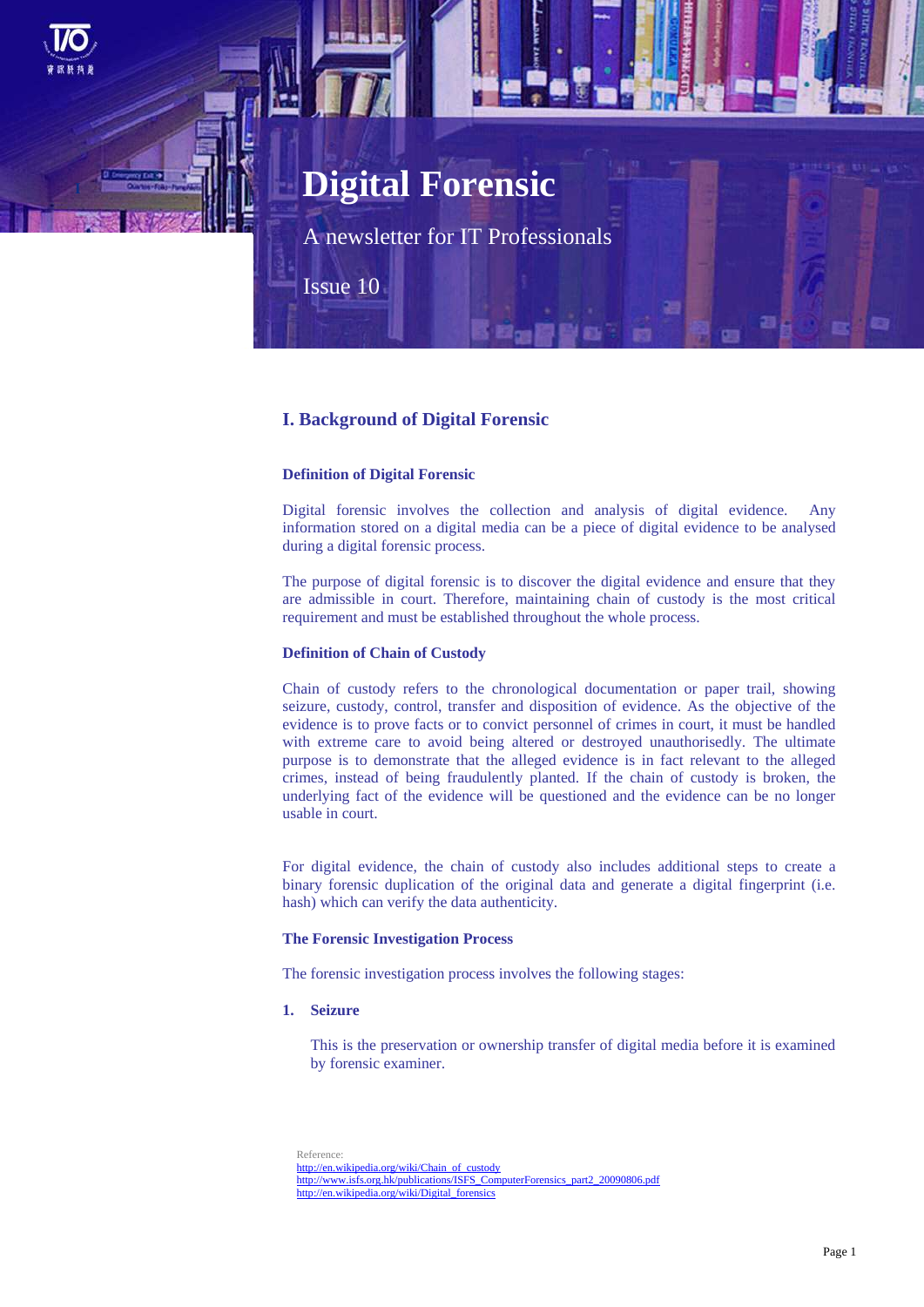

### **I. Background of Digital Forensic (cont'd)**

### **2. Acquisition and Forensic Imaging / Data Collection**

After seizure, the digital media will be duplicated with a write blocking device, which creates a forensic duplication. The original digital media is then securely stored to prevent tampering.

In some case the original digital data is directly collected and examined on the digital media without duplication.

#### **3. Analysis of Digital Media**

The contents of the image files are analysed by forensic examiners with specialised tools, such as Guidance EnCase and Sleuth Kit ("TSK"), to identify evidence.

### **4. Reporting**

This is the final stage after analysis of the digital media to convert data into a form which is suitable for non-technical individuals to become evidence in court. A "digital forensic report" should be compiled to include the following information:

- Any relevant information regarding what lead to you as the forensic examiner and when you become involved with the digital evidence;
- Detailed steps taken and people interviewed to preserve and forensically acquire the evidence, including any additional steps that you take (e.g. forensically wiping storage / examination media, etc.);
- All facts that you find during your analysis relating to the case; and
- Conclusion drawn from the forensic evidence;

### **International Standard for Digital Forensic**

The International Organization on Computer Evidence ("IOCE") outlined principles for digital evidence collection, which include the following:

- Upon seizing digital evidence, actions taken should not change that evidence;
- When it is necessary for a person to access original digital evidence, that person should be trained for the purpose; and
- All activity relating to the seizure, access, storage, or transfer of digital evidence must be fully documented, preserved and available for review.

Reference: [http://www.isfs.org.hk/publications/ISFS\\_ComputerForensics\\_part2\\_20090806.pdf](http://www.isfs.org.hk/publications/ISFS_ComputerForensics_part2_20090806.pdf) [http://en.wikipedia.org/wiki/Computer\\_forensics](http://en.wikipedia.org/wiki/Computer_forensics) <http://www.ioce.org/core.php?ID=5> [http://en.wikipedia.org/wiki/Digital\\_forensic\\_process](http://en.wikipedia.org/wiki/Digital_forensic_process) http://computer-forensics.sans.org/blog/2010/08/25/intro-report-writing-digital-forensics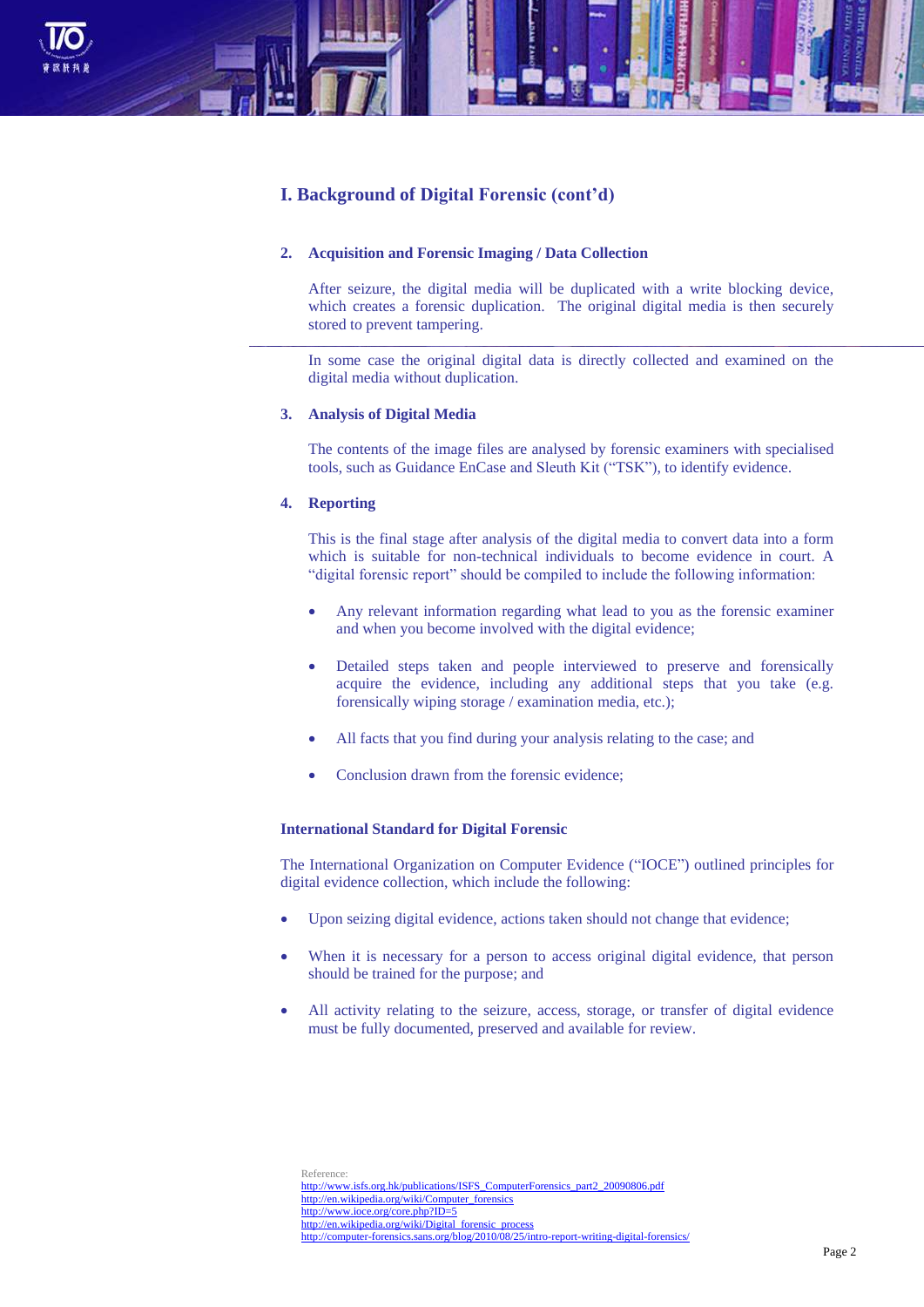

## **I. Background of Digital Forensic (cont'd)**

### **Common Techniques**

In the digital forensic process, there are common techniques used for data collection and analysis.

- **Live Analysis** This is the extraction of evidence from the operating system using forensic tools, or by capturing image of the system.
- **Cross-Drive Analysis** Analysis can be performed across multiple hard disk drives without restricted to one single drive.
- **Deleted Files Recovery** If the operating systems or the file systems "delete" data by assigning "deleted" tags on the specific sector instead of erasing it physically, the recovery of "deleted" data can still be possible.

#### **Digital Forensic Tools**

Specialist tools are developed by vendors for the forensic analysis stage and the following are common examples in the market:

- **Guidance EnCase**  It runs on Windows and provides a sophisticated graphic user interface, which allows browsing, searching and displaying devices, file systems and data files.
- **Brian Carrier's The Sleuth Kit ("TSK")** It is a library of Unix and Windows-based utilities to perform investigations and data extraction from images of digital data from Windows, Linux and Unix platforms The TSK is normally used in conjunction with its custom front-end application, Autopsy, to provide a user friendly interface.
- **EnCase Enterprise Edition ("EEE") –** It uses the core EnCase product as the basis for examination and analysis of captured hard disk and memory images, with the added value of remote network forensic examinations of systems for large enterprises.

### **Do Universities Need Digital Forensics?**

One may not discover the importance of digital forensic in daily operations of the systems in the university. However, it becomes very crucial when information security incidents involve regulations, litigations, crime and fraud.

The following are the major reasons for universities to spare resources on digital forensics are:

- 1. It gives universities a litigation and regulatory readiness and enables the universities to respond effectively to requests for information.
- 2. It helps to protect potential evidence to be presented in court.
- 3. It is required for universities for regulatory compliance purpose.
- 4. It provides convenience for internal investigations. For instance, it can help to detect or even prevent fraud effectively.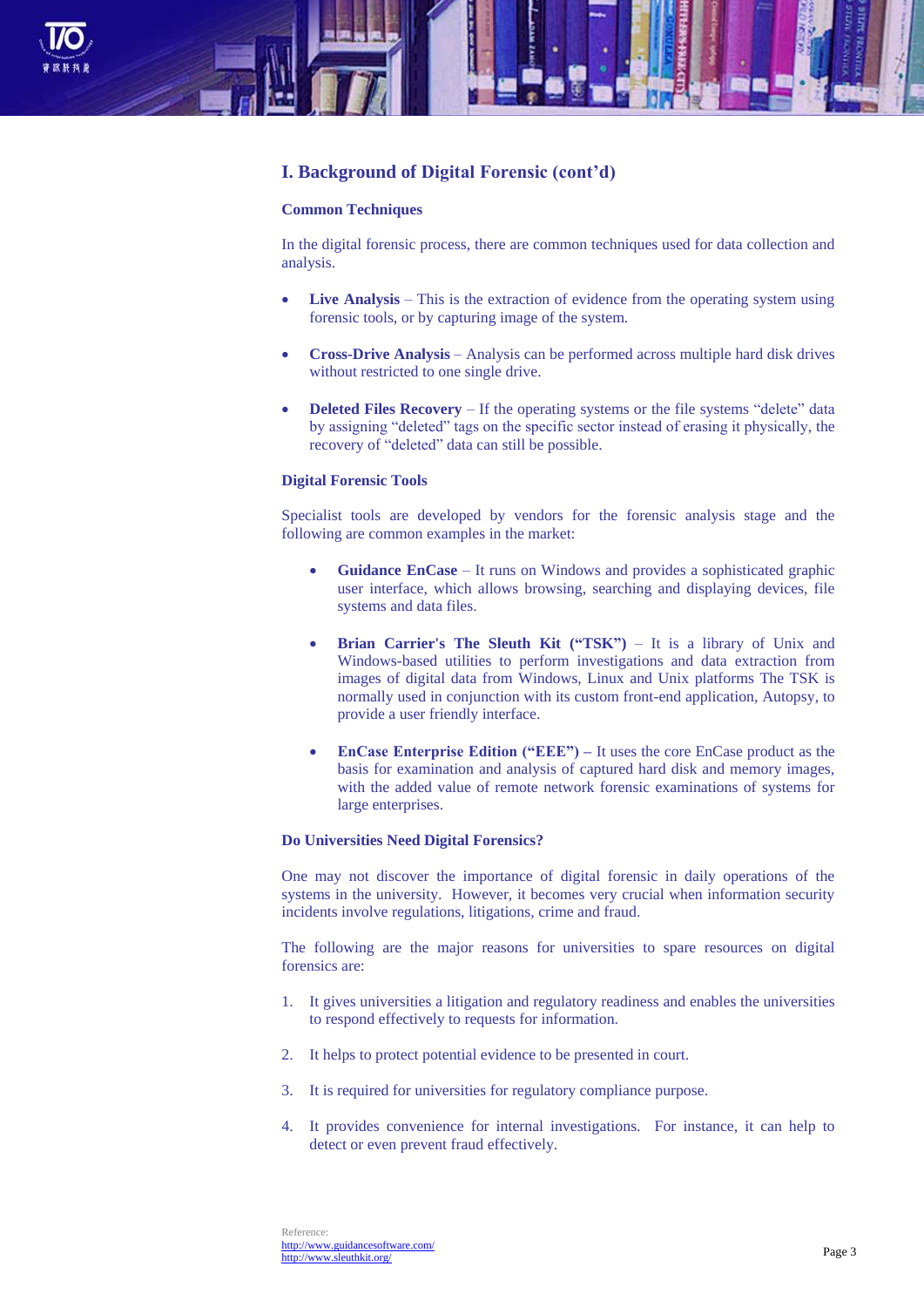

### **II. Risks of Digital Forensic in Universities**

There are some risks of digital forensics need to be managed by universities during the process of obtaining and preserving digital evidence. These risks may affect the data authenticity and the proper documentation of the digital evidence.

### **Insufficient Knowledge and Resources**

Very often normal backups are performed and maintained within universities. If the responsible staff is lack of proper training, or the data collection tools used are not designed specifically for forensic purposes, data collected may be altered or destroyed negligently and it may no longer represent truthful information.

### **Hidden or Tampered Evidence**

There is a risk of deliberate hiding or tampering of information by rootkits. Rootkits are Trojan horse tools which modify the existing operating system letting an attacker to keep a secret access to the system.

When a forensic examiner looks at the files in a directory, an application sends a request for the list to the operating system. The list passes through several pieces of software before being displayed on the screen. A filter may exist in between any software and remove the name of the file containing evidence during transfer.

### **Weak Chain of Custody**

The logging of all the evidence and the tracking of the location of the evidence is critical to maintain the chain of custody so as to ensure the usefulness of keeping the evidence.

However, chain of custody can be easily compromised when the documentation of tracking is not sufficient, or when IT staff checks the data on the digital media without formal documentation. This can break the chain of custody causing the evidence to be inadmissible to the court to prove any fact.

### **Security Challenge**

Any compromise of the security of forensic software can ruin the entire forensic investigation and analysis. For example, if investigators' workstations are not adequately protected (e.g. hosted in isolated network), Denial of Service ("DoS") attack may exploit the defects of some popular forensic software and can cause crash or even allow attackers to execute malicious programs on them, which may impede the investigation, making evidence difficult or impossible to examine. Data hiding techniques can hide information in protected area of hard disks or encrypted evidence into the format un-interpretable from the forensic software.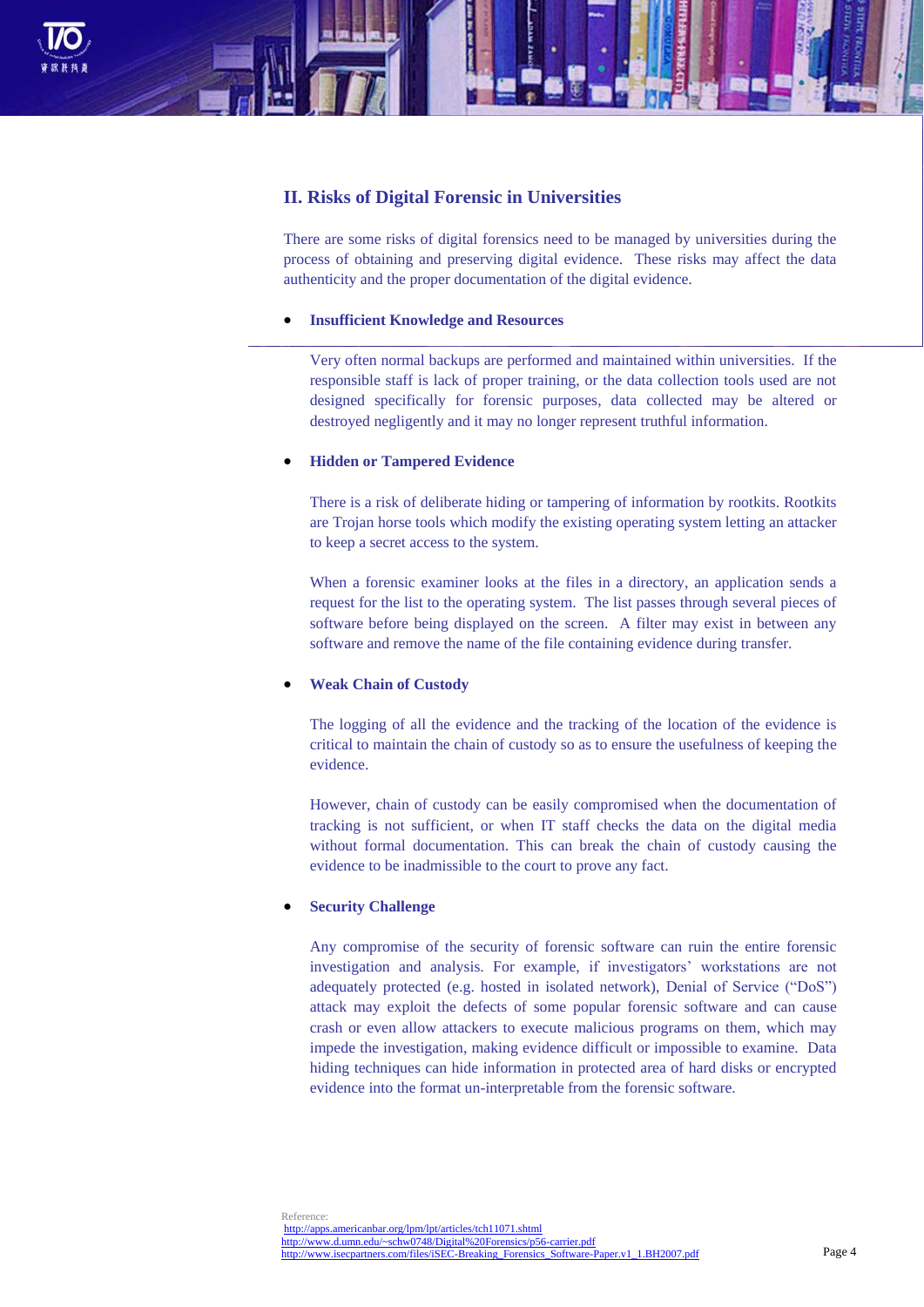

### **III. Exploitations on Digital Forensic**

Common types of exploitation on digital forensic software include data hiding, evidence corruption and analysis blocking. These exploitations adversely influence forensic investigation process in different stages.

### **Data Hiding**

Forensic software mainly discovers and analyses evidence stored on a digital media. The software is used to detect all the information on the media. However, if vulnerability exists, exploitation can be driven by hiding evidence on the digital media.

There are some common examples of data hiding in digital forensic software. One example is the prevention of examination of some data due to improper handling of the data partitions in Guidance Software EnCase 6.2 and 6.5.

Another example is that EnCase Forensic Edition 4.18a does not support Device Configuration Overlays ("DCO"), which is a hidden area on many common hard disk drives. This may allow attackers to hide information without detection.

### **Evidence Corruption**

Buffer overflow occurs when data written to a memory address corrupts data in the adjacent memory address due to insufficient boundary checking. Programming errors such as buffer overflow can cause code execution vulnerability.

This may allow an attacker to overwrite control information in the program and provide new malicious codes to be executed in the vulnerable program.

This kind of vulnerability in forensic software can cause the forensic image to be corrupted and hide or destroy the evidence captured by the forensic image.

One example of evidence hiding attack is by changing the checksums of the evidence files. This causes the forensic software to ignore the evidence without obvious counting.

### **Analysis Blocking**

Denial of Service ("DoS") may not cause significant destruction but temporary inconvenience to users in most of the systems in universities.

However, if it happens to forensic software, it will disturb or stop the forensic analysis service, affecting the forensic investigation process or even making the evidence impossible to examine.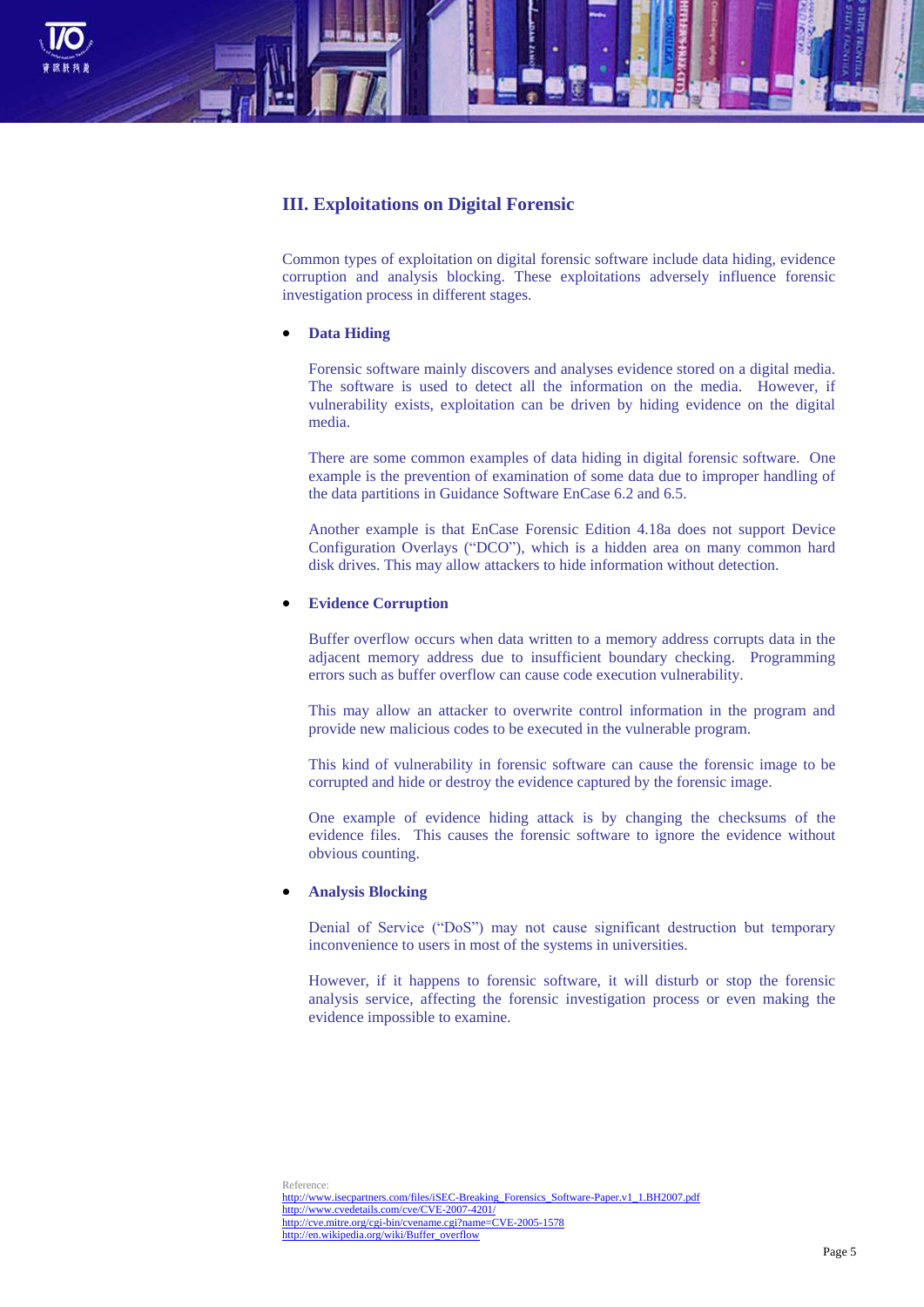

### **III. Exploitations on Digital Forensic (cont'd)**

Buffer overflow can let the system analyse a maliciously crafted evidence file which frustrates the forensic analysis, or even execute code on the forensic examiner's machine.

### **Exploitations of Remote Acquisition**

The following three types of exploitation are possible for forensic software with the function of remote acquisition of evidence. This functionality is usually useful in large enterprises as well as universities to perform investigations of their production or employee systems from time to time.

These attacks rely on specific configurations of the network upon which the forensic software is used. It is based on the insufficient authentication of the target system that running the forensic software.

### **IP Address Takeover**

Remote acquisition of evidence relies on the network configurations. Hence it is possible that a malicious user builds a virtual machine with incriminating evidence and assigns it to another user's IP address.

The forensic examiner will inspect the deliberately built machine and find evidence when examining another user's IP address.

### **Address Resolution Protocol ("ARP") Spoofing**

ARP spoofing can be achieved by intercepting all the network traffic between a forensic examiner's machine, the forensic system and another user. A virtual machine with incriminating evidence is set up by the malicious user, which intercepts all the traffic from the forensic system to another user.

### **Dynamic Host Configuration Protocol ("DHCP") Spoofing**

Another attack is DHCP spoofing, which assigns another user a new IP address, with the malicious attacker's machine as his or her gateway. Then the malicious user's machine can perform network translation and forward network traffic from the forensic system to the incriminating virtual machine.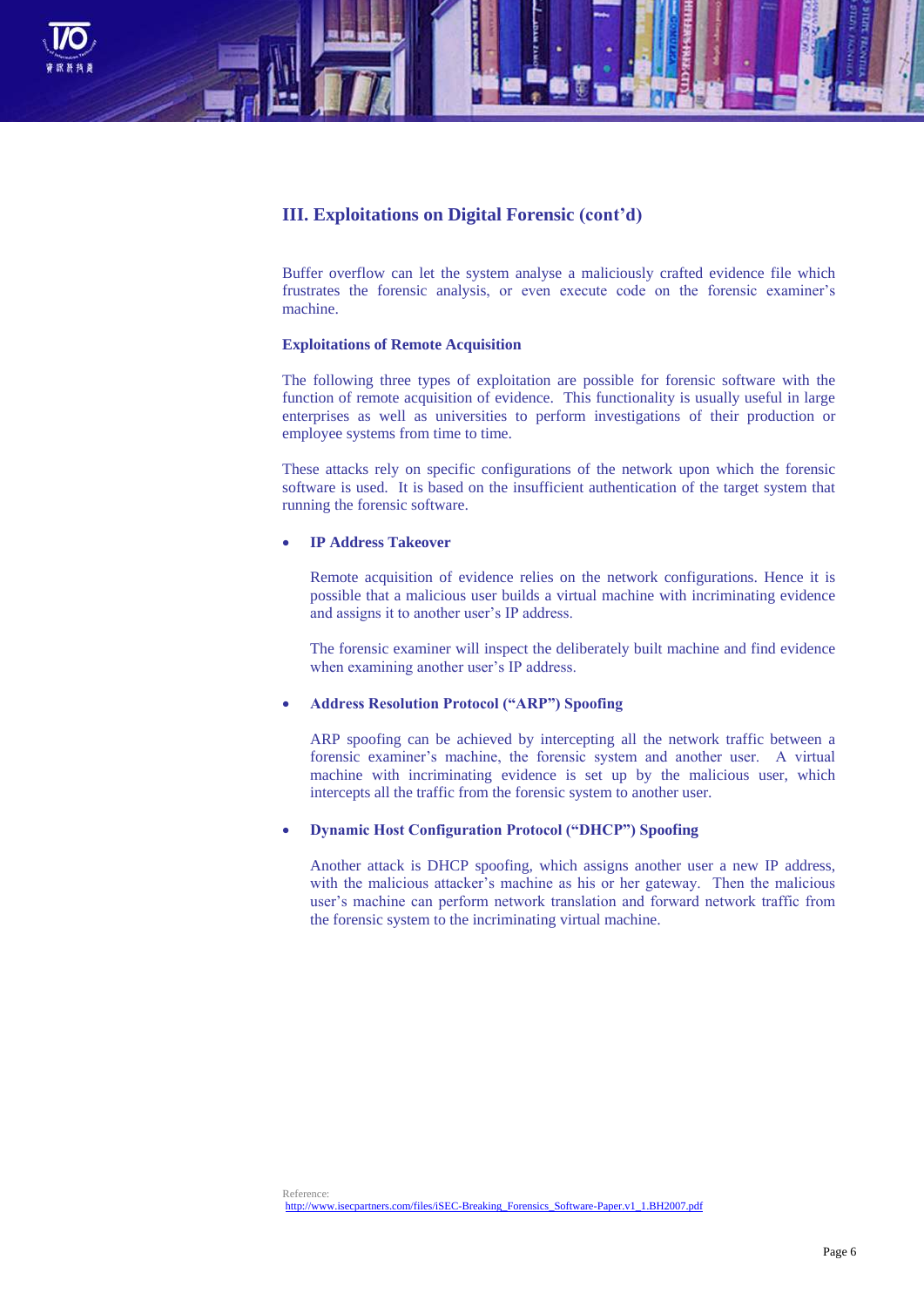

### **IV. Hardening Steps for Digital Forensic**

A few hardening steps are listed below, which are useful to enforce a higher level of security protection during the forensic process performed by forensic examiners.

#### **Initial Registration**

The forensic system can be modified to perform a registration procedure when it is used for the first time in the universities' campus networks. This can generate unique key pair and create hardware ID per each machine in the campus network.

By deploying initial registration, secured mapping between the keypair and the machine's IP address can be established to detect any potential frauds or exploitations.

#### **Utilise Existing Authentication**

A secured communication with the remote systems is important for remote forensic examination of digital media.

Utilising the Active Directory's identification facilities can provide mutual authentication between the target machine and the forensic examiner's machine.

### **Enable Logging**

Some forensic software provides an audit function to generate crash dump logs. This ensures that it is possible to recover critical information before the system crashed. The forensic examiners can investigate the logs after the crashes to identify any suspicious attempts or evidence of malicious exploitations. EnCase is an example of forensic software with a logging function.

### **Upgrade Regularly**

Forensic software vendors usually develop new versions or patches of forensic software to address already-discovered vulnerabilities.

Universities are recommended to upgrade their forensic software timely and regularly to ensure that the vulnerabilities to public known exploitations are remediated. This process can be integrated with the patch management procedures to increase the overall security level of the forensic investigation process.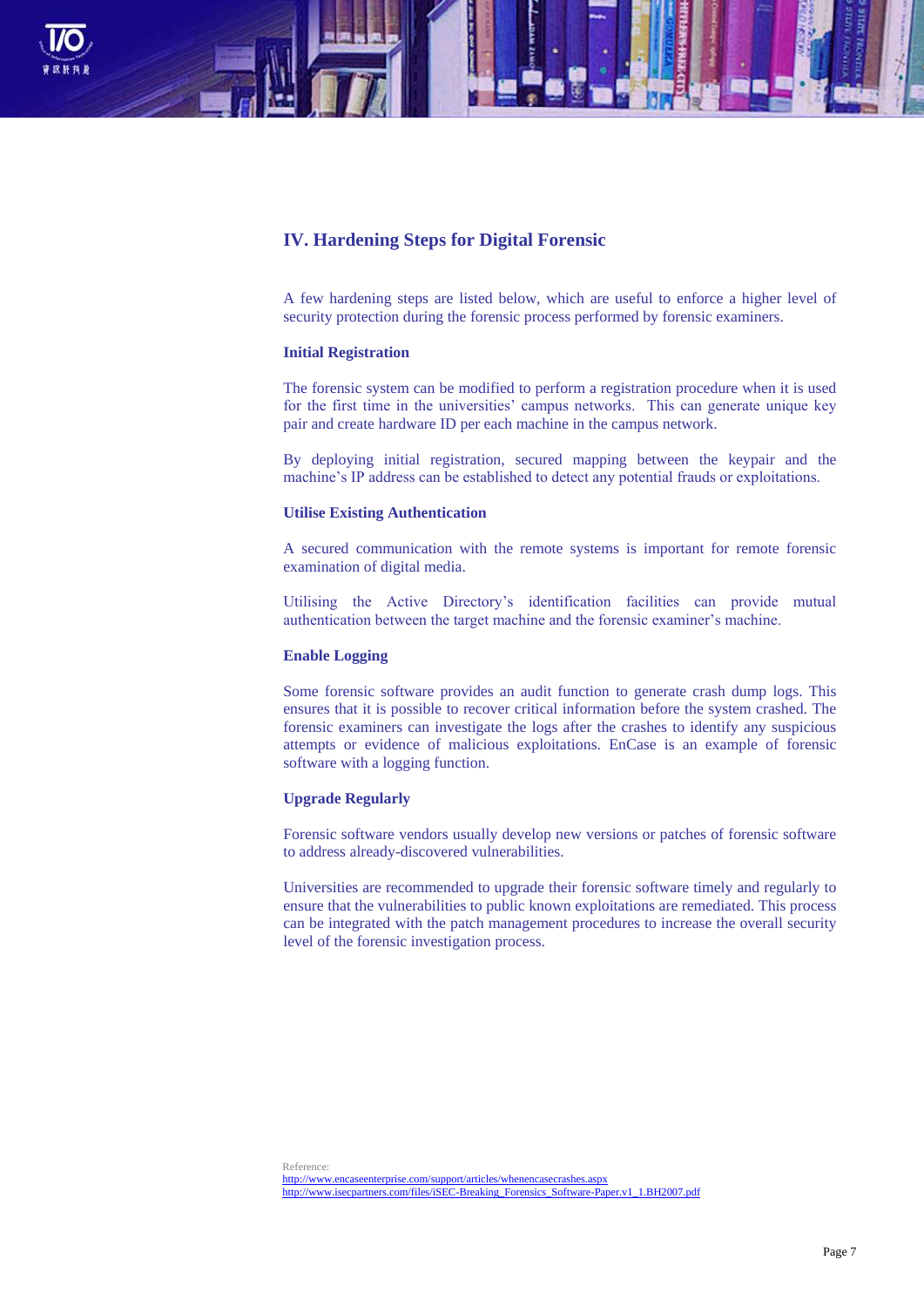

### **IV. Hardening Steps for Digital Forensic (cont'd)**

### **Chain of Custody**

**Protect All Evidence Equally**

A sloppy or nonexistent chain of custody may end up being sufficient for a simple internal investigation of an employee. But it is better not to take the chance. Instead, universities should always protect all evidence equally so that it will hold up in court.

### **Enforce Comprehensive and Accurate Documentation**

To prove chain of custody, universities should document in detail regarding how the evidence is handled. The documentation should answer the following questions:

- What is the evidence?
- How did you get it?
- When was it collected?
- Who has handled it?
- Why did that person handle it?
- Where has it travelled, and where was it ultimately stored?

Every single time the evidence is handed off, the chain of custody documentation needs to be updated.

### **Secure the "Best Evidence"**

The first image of a storage media (e.g. hard drive) that forensic examiners take is usually known as the "best evidence," because it is closest to the original source. The chain of custody documentation should be always attached to the best evidence and stored under lock and key. In addition, it is also highly recommended to create a secondary image of the "best evidence" as working copy.

#### **Confidentiality (new added content)**

Like all sciences, there is a potential for abuse of digital forensic science and confidentiality is paramount since many types of digital evidence may involve sensitive information such as personal data, patent, financial information, etc. Adequate steps should be taken to tackle the confidentiality issues that forensic examiners may bring to the universities.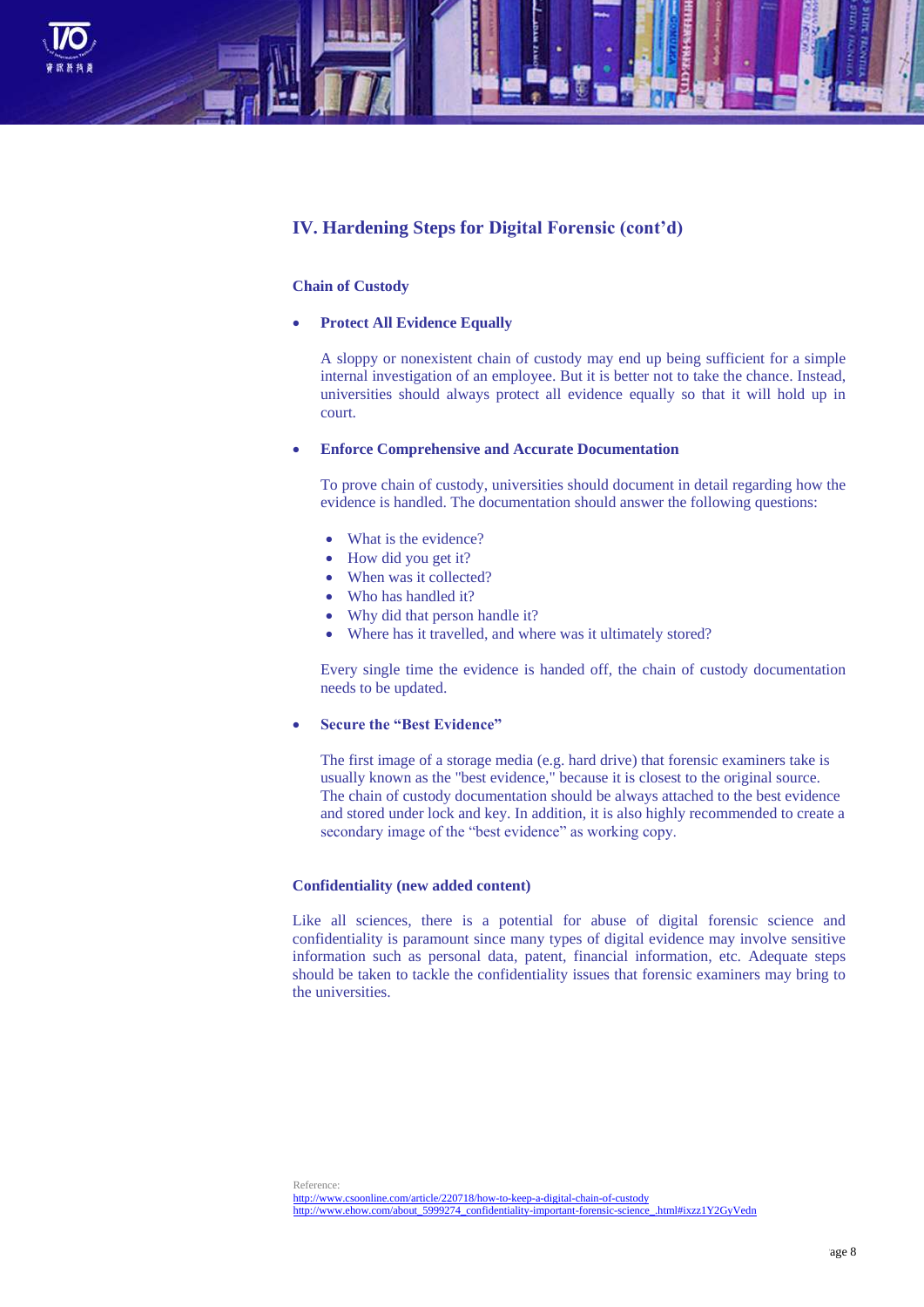

### **IV. Hardening Steps for Digital Forensic (cont'd)**

### **Outside Law Enforcement**

It has been always a controversial topic between preservation of sensitive information (e.g. privacy) and law enforcement's need to search and seize digital evidence.

When digital forensic work is going to be performed by the law enforcement agencies, universities should first seek advice from their legal advisors to determine whether there are sufficient legal documents (e.g. warrant) stating the purpose for accessing the sensitive information. In addition, with the assistance of legal advisors, universities should also determine if the disclosure of sensitive information to the law enforcement will violate any statutory or regulatory requirements (e.g. Personal Data (Privacy) Ordinance).

### **Third Party Digital Forensics Contractors**

Universities should only engage contractors with sufficient controls and equipments to allow digital forensic work to be conducted in a secured manner. For example, secured office / laboratory premises, encryption of data storage, and proper information disposal policy and mechanism.

In addition, universities should always enter into confidential agreements with contractors in order to provide the necessary peace of mind. This agreement can be commenced at the outset of forensic work and therefore guarantees complete security of sensitive information.

### **Internal Digital Forensic Specialist**

For internal digital forensic specialists, universities should clearly define the requirement on maintaining confidentiality in their job descriptions. A nondisclosure agreement ("NDA") should be signed by each internal digital forensic specialist upon commencing his or her position in the universities.

Employee background check is highly recommended to be performed by the human resources departments of the universities before hiring the internal digital forensic specialists.